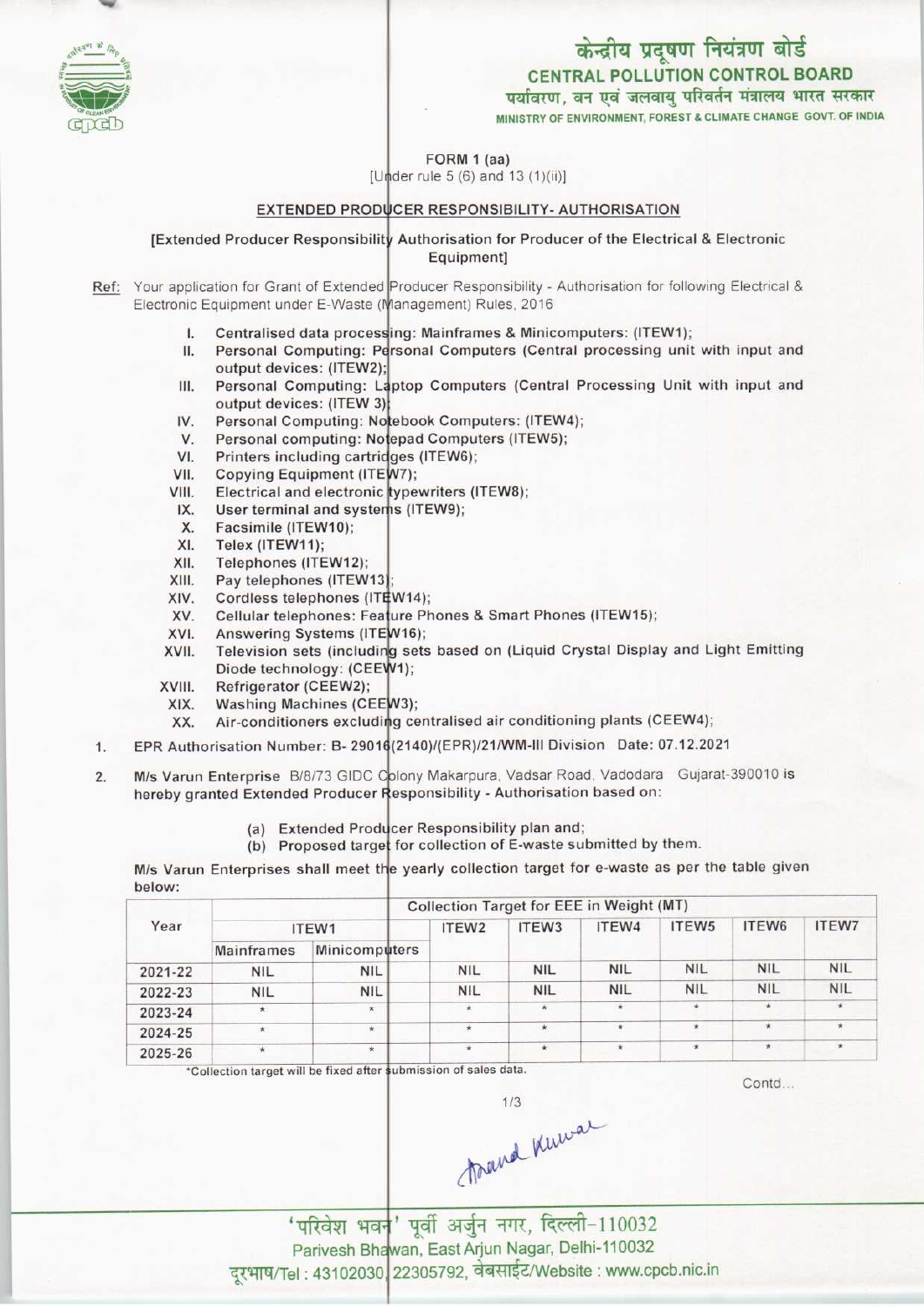| ovear   | <b>Collection Target for EEE in Weight (MT)</b> |            |                    |            |            |            |            |                   |                 |
|---------|-------------------------------------------------|------------|--------------------|------------|------------|------------|------------|-------------------|-----------------|
|         | ITEW8                                           | ITEW9      | ITEW10             | ITEW11     | ITEW12     | ITEW13     | ITEW14     | ITEW15            |                 |
|         |                                                 |            |                    |            |            |            |            | Feature<br>Phones | Smart<br>Phones |
| 2021-22 | <b>NIL</b>                                      | <b>NIL</b> | <b>NIL</b>         | <b>NIL</b> | <b>NIL</b> | <b>NIL</b> | <b>NIL</b> | <b>NIL</b>        | <b>NIL</b>      |
| 2022-23 | <b>NIL</b>                                      | <b>NIL</b> | <b>NIL</b>         | <b>NIL</b> | <b>NIL</b> | <b>NIL</b> | <b>NIL</b> | <b>NIL</b>        | <b>NIL</b>      |
| 2023-24 | $\star$                                         | $\star$    | $\hat{\mathbf{x}}$ | $\star$    | $\star$    | $\star$    | $\star$    | *                 | $\star$         |
| 2024-25 | $\star$                                         | $\star$    | $\star$            | $\star$    | $\star$    | $^\star$   | $\star$    | $\star$           | $\star$         |
| 2025-26 | $\star$                                         | $\star$    | $\star$            | $\star$    | $\star$    | $\star$    | $\star$    | $\star$           | $\star$         |

| Year                               |            | Collection Target for EEE in Weight (MT) |                   |            |            |  |  |
|------------------------------------|------------|------------------------------------------|-------------------|------------|------------|--|--|
|                                    | ITEW16     | CEEW1                                    | CEEW <sub>2</sub> | CEEW3      | CEEW4      |  |  |
| 2021-22                            | <b>NIL</b> | <b>NIL</b>                               | <b>NIL</b>        | <b>NIL</b> | <b>NIL</b> |  |  |
| 2022-23                            | <b>NIL</b> | <b>NIL</b>                               | <b>NIL</b>        | <b>NIL</b> | <b>NIL</b> |  |  |
| 2023-24                            | $\star$    | $\star$                                  |                   |            | $\star$    |  |  |
| 2024-25                            | ۰          | $\star$                                  | ۰                 |            |            |  |  |
| 2025-26                            | $\star$    |                                          |                   |            | *          |  |  |
| the same to say the control of the |            |                                          |                   |            |            |  |  |

\*Collection target will be fixed after submission of sales data

# 3. The Authorisation shall be valid for a period of five (5) years from date of issue with following

- i. You shall strictly follow the approved Extended Producer Responsibility plan, a copy of which is enclosed herewith as Enclosure-I:
- ii. You shall ensure that collection mechanism or collection Centres are set up or designated as per the details given in the Extended Producer Responsibility plan and that shall be completed before the proposed dates if any in the EPR Plan (list of collection Centres and the toll free numbers for reverse logistics enclosed);
- iii. You shall ensure that all the collected e-waste is channelized to recycler/dismantler M/s E-waste wa shall ensure that all the collected e-waste is charinelized to recycler/dismantier M/s E-waste<br>Recyclers India Shed No.15, Roz ka Meo Industrial Area, Nuh, Haryana and records shall be maintained at recycler/dismantler and your end
- iv. You shall maintain records, in Form-2 of these Rules, of e-waste and make such records available for scrutiny by Central Pollution Control Board;
- v. You shall file annual returns in Form-3 to the Central Pollution Control Board on or before 30th day of June following the financial year to which that returns relates.

## vi. General Terms & Conditions of the Authorisation:

- General Terms & Conditions of the Authorisation:<br>a. The authorisation shall comply with provisions of the Environment (Protection) Act. 1986 and the E-waste (Management) Rules, 2016 made there under the E-waste (Management) Rules, 2016 made there under;<br>b. The authorisation or its renewal shall be produced for inspection at the request of an officer
- authorised by the Central Pollution Control Board; External Politicians Control Board<br>
Extended Producer Responsibility plan should be informed to<br>
Control Politician Control Board within 45 decree in the approved Extended Producer Responsibility plan should be informed to
- Central Pollution Control Board within 15 days on which decision shall be communicated by Central Pollution Control Board within sixty days

Contd...

 $2/3$ 

trand kniwar